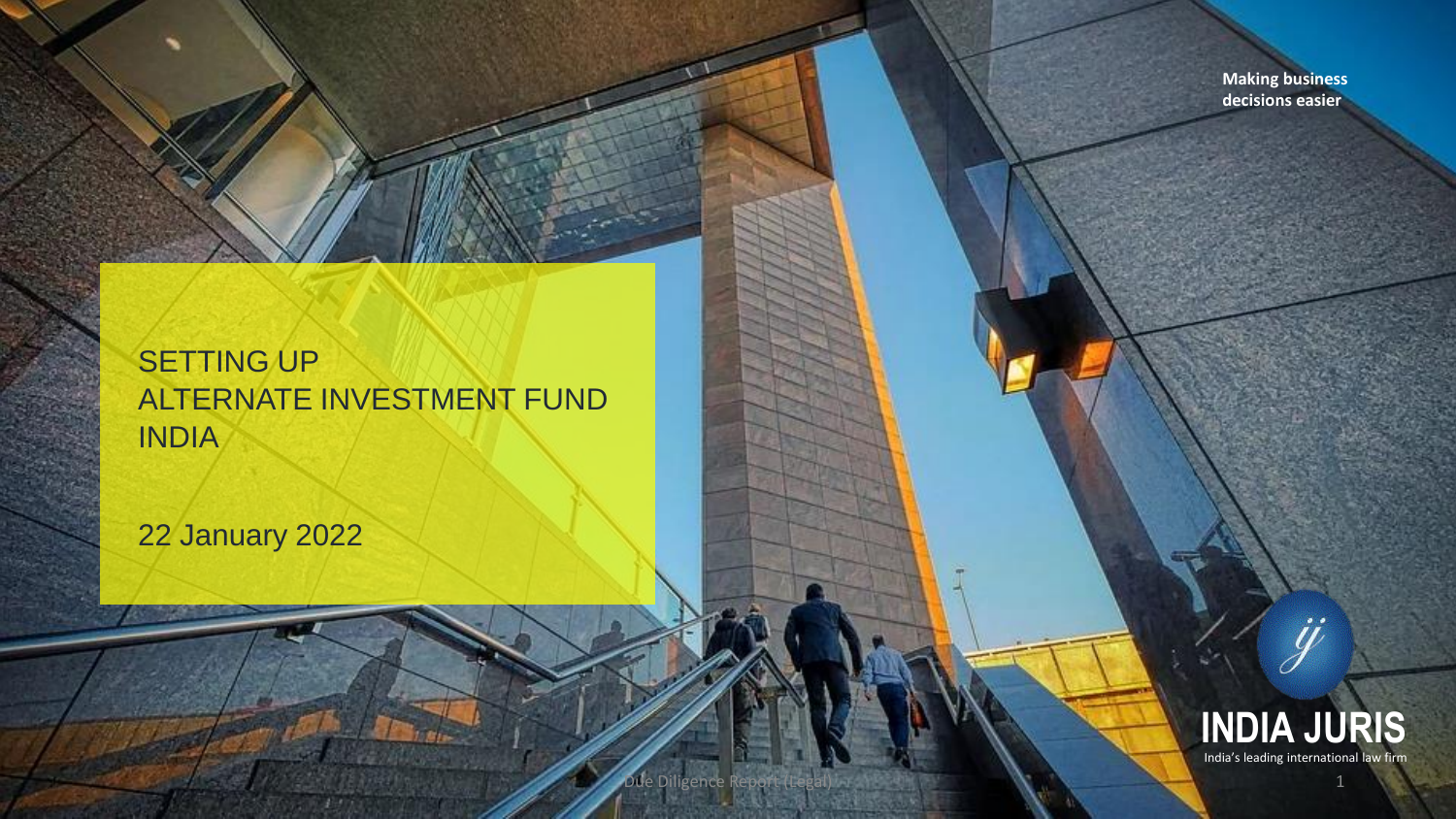## Introduction to AIF

Alternate Investment Fund {**"AIF"**) under Regulation 2(1) (b) of the Securities and Exchange Board of India (AIF) Regulation, 2012 means any fund established or incorporated in India in the form of a trust or a company or a Limited Liability Partnership (LLP) or a body corporate which,

- is a privately pooled investment vehicle which collects funds from investors, whether Indian or Foreign, for investing in accordance to a specific investment policy for the benefit of its investors; and
- is not covered under the Securities and Exchange Board of India (Mutual Funds) Regulations, 1996, Securities and Exchange Board of India (Collective Investment Schemes) Regulations, 1999 or any other regulations of the Board to regulate fund management activities.

**Exemptions:** Following shall not be treated as fund

- Family Trust
- ESOP trust
- Employee welfare trust
- Securitization trust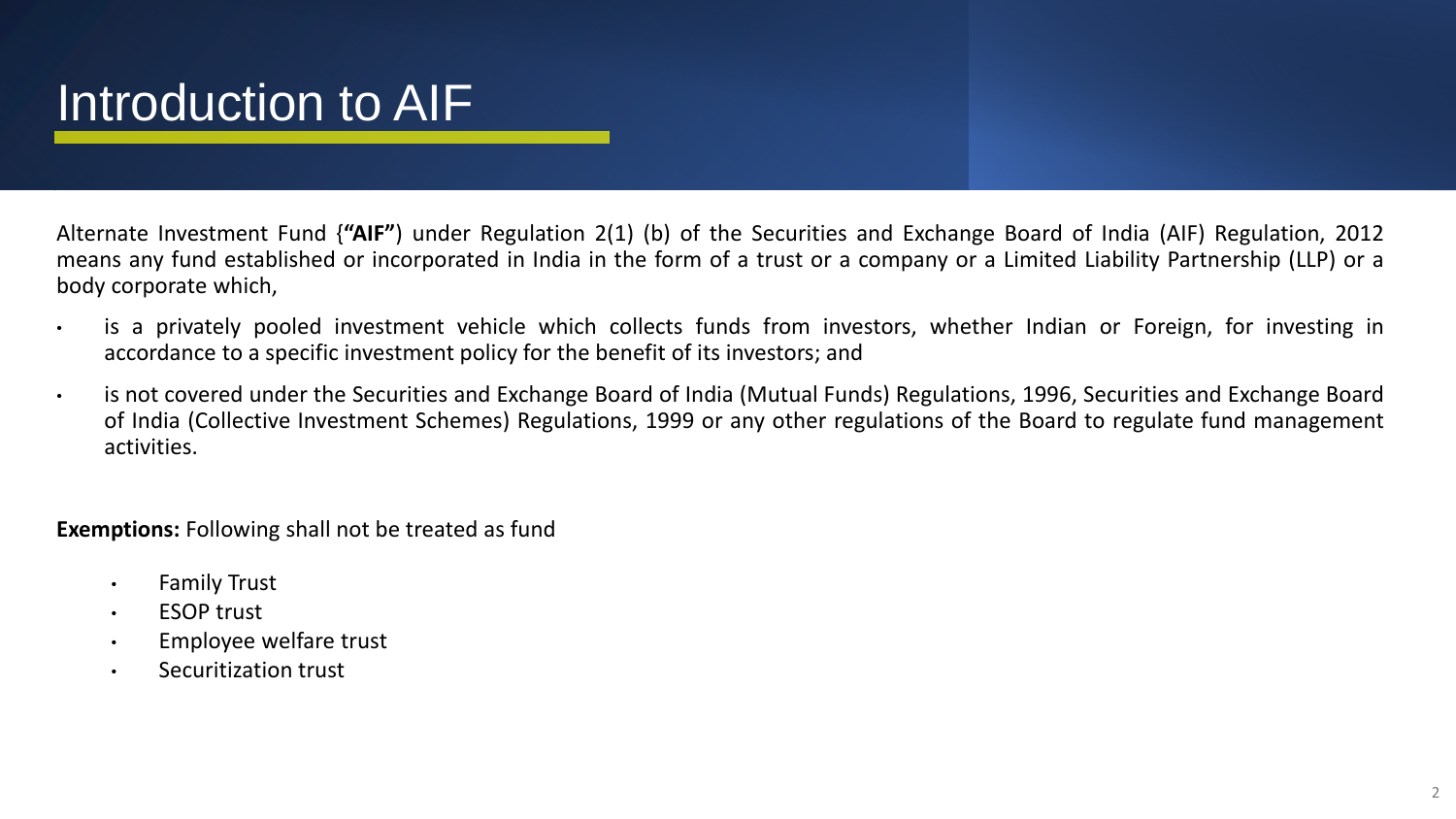### Legal Structure of AIF

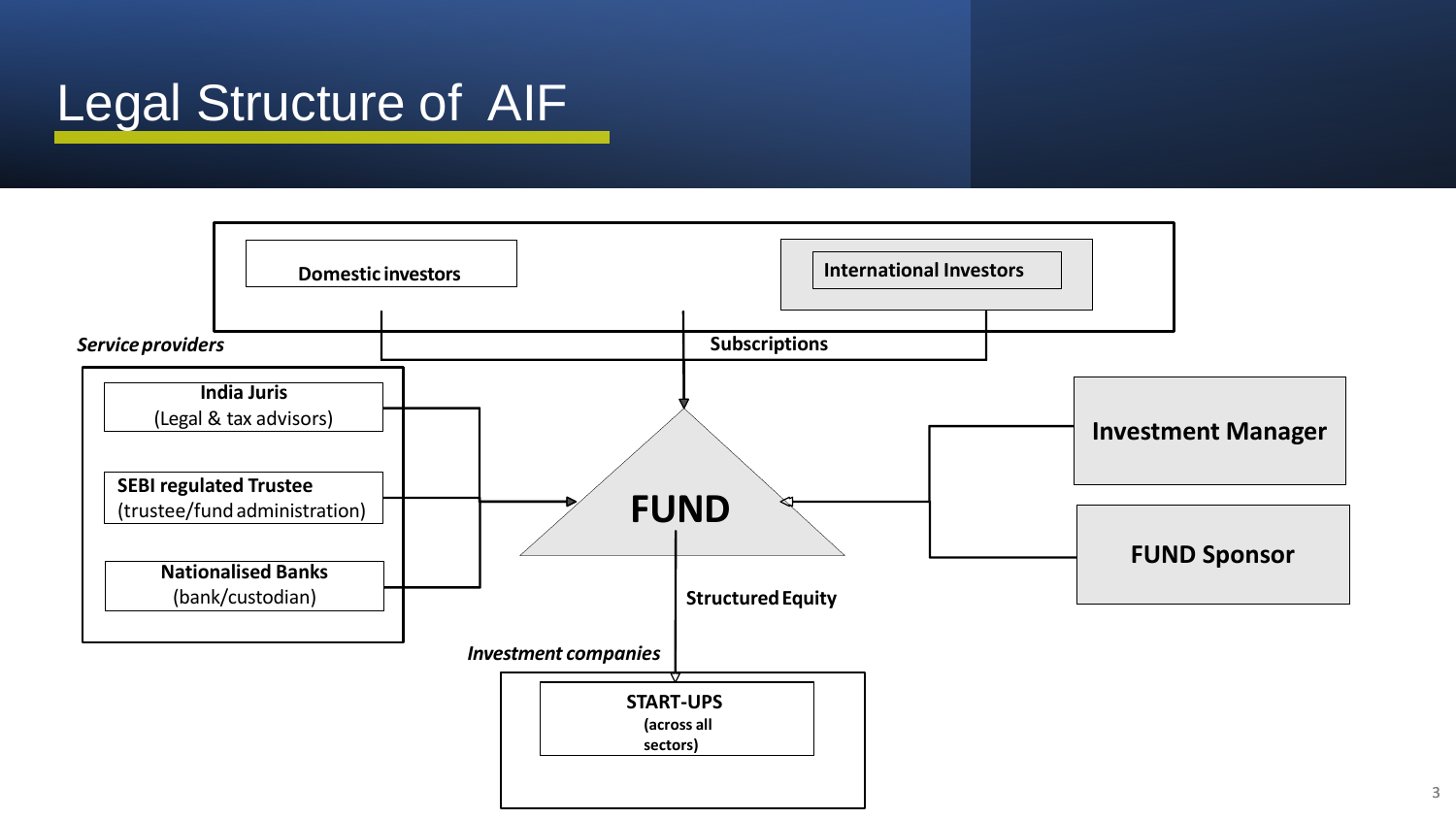### Categories of AIF

**Category-I AIF-** AIFs which invest in a start-up or early-stage ventures or social ventures. Venture capital funds, SME fund, social venture funds, infrastructure funds, etc. fall under this category. The funds for which the SEBI or Government of India (GOI) or other regulators in India might consider providing incentives or concessions are included under this category.

**Category-II AIF-** AIF under this category includes debt funds or private equity funds, which receive no specific incentives or concessions from the GOI or any other regulator. The various types of funds, such as real estate funds, private equity funds (PE funds), funds for distressed assets, etc., are registered as Category II AIF.

**Category-III AIF-** Alternative Investment funds, like hedge funds and funds which trade to make short-term returns, fall under this category.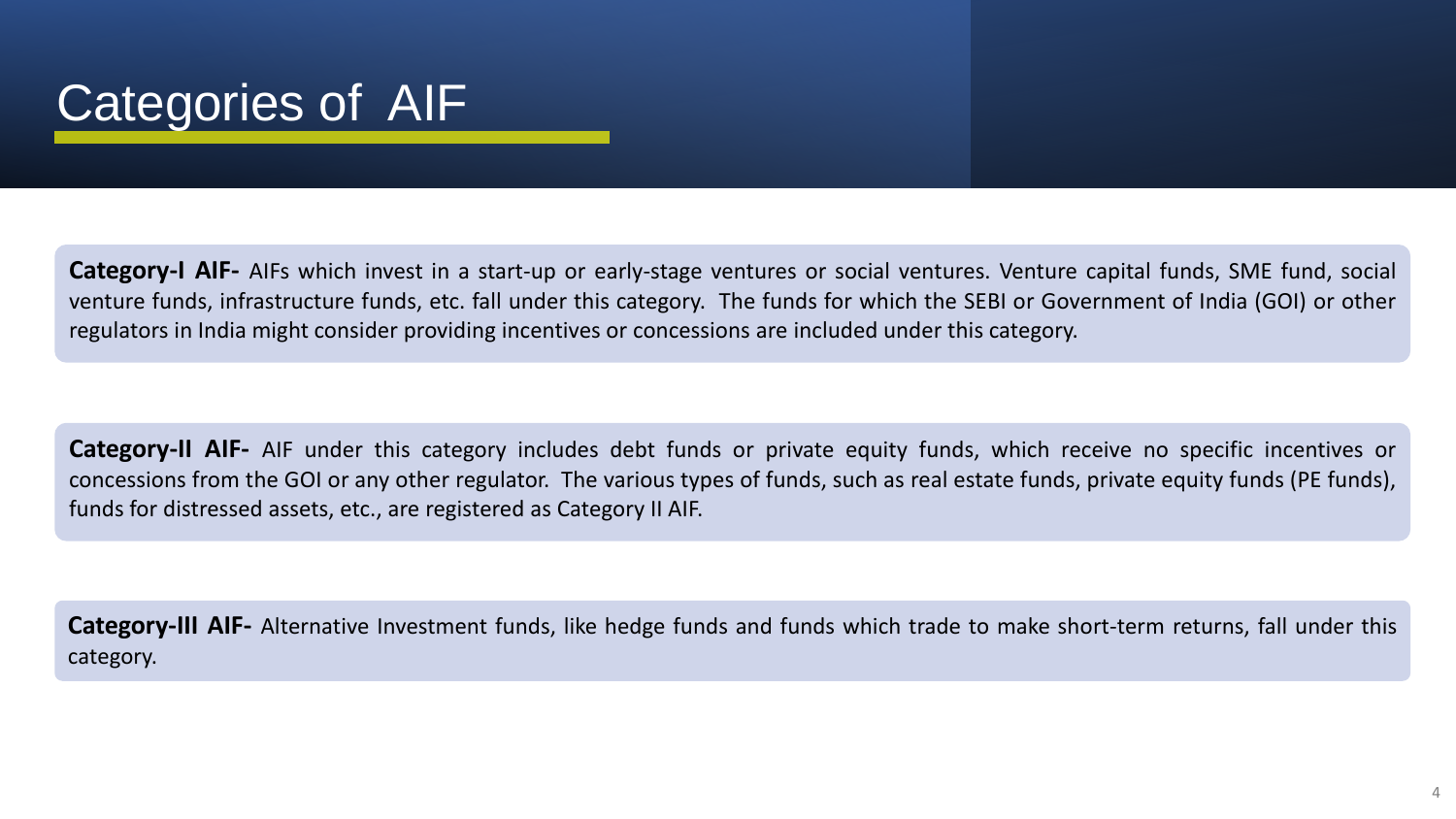### Categories of AIF – Which One to Choose

| <b>Criteria</b>                                      | <b>Category I AIF</b>                                                                                           | <b>Category II AIF</b>                                                                                                                                | <b>Category III AIF</b>                                                                                                  |
|------------------------------------------------------|-----------------------------------------------------------------------------------------------------------------|-------------------------------------------------------------------------------------------------------------------------------------------------------|--------------------------------------------------------------------------------------------------------------------------|
| Categorization                                       | Angel Fund<br>Venture Capital Funds;<br><b>SME Funds;</b><br>Social Venture Funds; and<br>Infrastructure Funds. | Private Equity Funds;<br>$\sim$<br><b>Structured Credit Funds;</b><br>Debt Funds;<br>$\overline{\phantom{0}}$<br>Real Estate Funds.<br>$\blacksquare$ | Long only Funds;<br>Long-short Funds;<br>Hedge Funds and any other Funds with diverse<br>and complex trading strategies. |
| <b>SEBI Registration Fees</b>                        | Rs.5.00 Lakhs (Rs. 2.00 Lakhs for Angel Fund)                                                                   | Rs.10 Lakhs                                                                                                                                           | <b>Rs.15.00 Lakhs</b>                                                                                                    |
| <b>Continuing Interest by Sponsor</b><br>/ Manager   | Lower of the following amounts:<br>2.5% of corpus; or<br>Rs.5 crores<br>(Rs. 50 lakhs for Angel Fund)           | Lower of the following amounts:<br>2.5% of corpus; or<br>Rs.5 crores                                                                                  | Lower of the following amounts:<br>5% of corpus; or<br>Rs.10 crores                                                      |
| Ability to invest in Listed<br><b>Securities</b>     | Limited ability for listed investments.<br>Different norms across sub-categories.                               | Upto 49.99% investments can<br>technically be done in listed securities.                                                                              | Investments upto 100% can be made in listed<br>securities.                                                               |
| <b>Restrictions &amp; Compliances</b>                | Moderate                                                                                                        | Low                                                                                                                                                   | High                                                                                                                     |
| <b>Qualified Institutional Buyer</b><br>(QIB) Status | Yes<br>[No lock in for investment made prior to IPO<br>if held for at least one year]                           | Yes<br>[No lock in for investment made prior to<br>IPO if held for at least one year]                                                                 | Yes                                                                                                                      |
| <b>Diversification</b>                               | Not more than 25% of the Investible Funds can be invested in a single Portfolio Entity                          |                                                                                                                                                       | Not more than 10% of the Investible Funds can be<br>invested in a single Portfolio Entity.                               |
| <b>Close Ended/Open Ended</b>                        | Close Ended                                                                                                     | Close Ended                                                                                                                                           | Open or Close Ended                                                                                                      |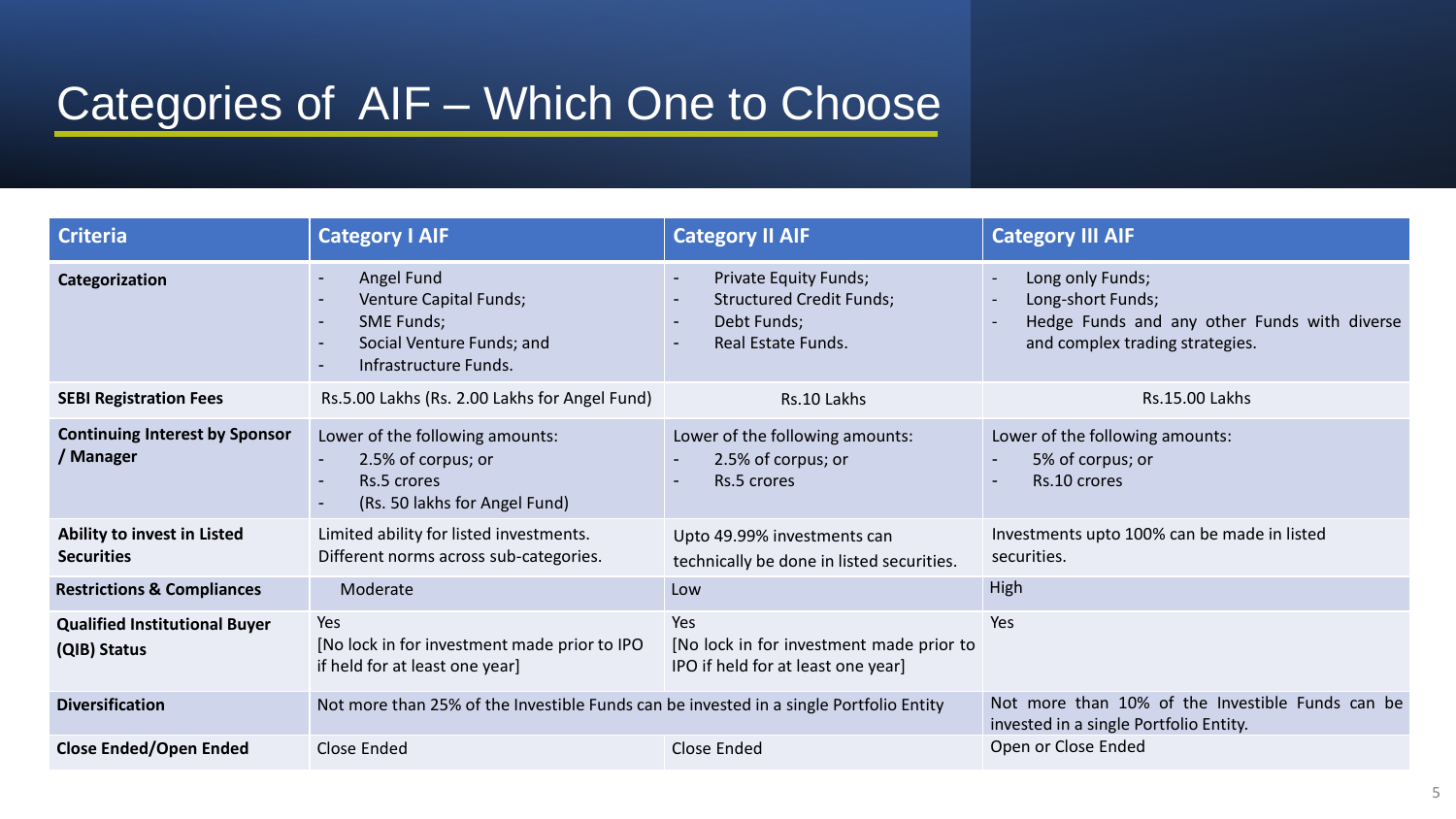## Thresholds under AIF

- Each AIF Scheme should have a corpus of at least Rs. 20 crores (Rs. 5 crores for Angel Fund)
- Each investor in AIF should commit to invest of at least Rs. 1 crore (Rs. 25 lakhs for Angel Fund)
- An employee or director of the Manager of AIF can invest Rs. 25 lakhs or more
- An employee of the Manager participating in the profits/carry of the AIF need not make any investment
- No AIF Scheme can have more than 1,000 investors (200 investors for Angel Fund)
- Category-I AIF & Cat-II AIF shall have minimum tenue of 3 years (maximum 5 years for Angel Fund)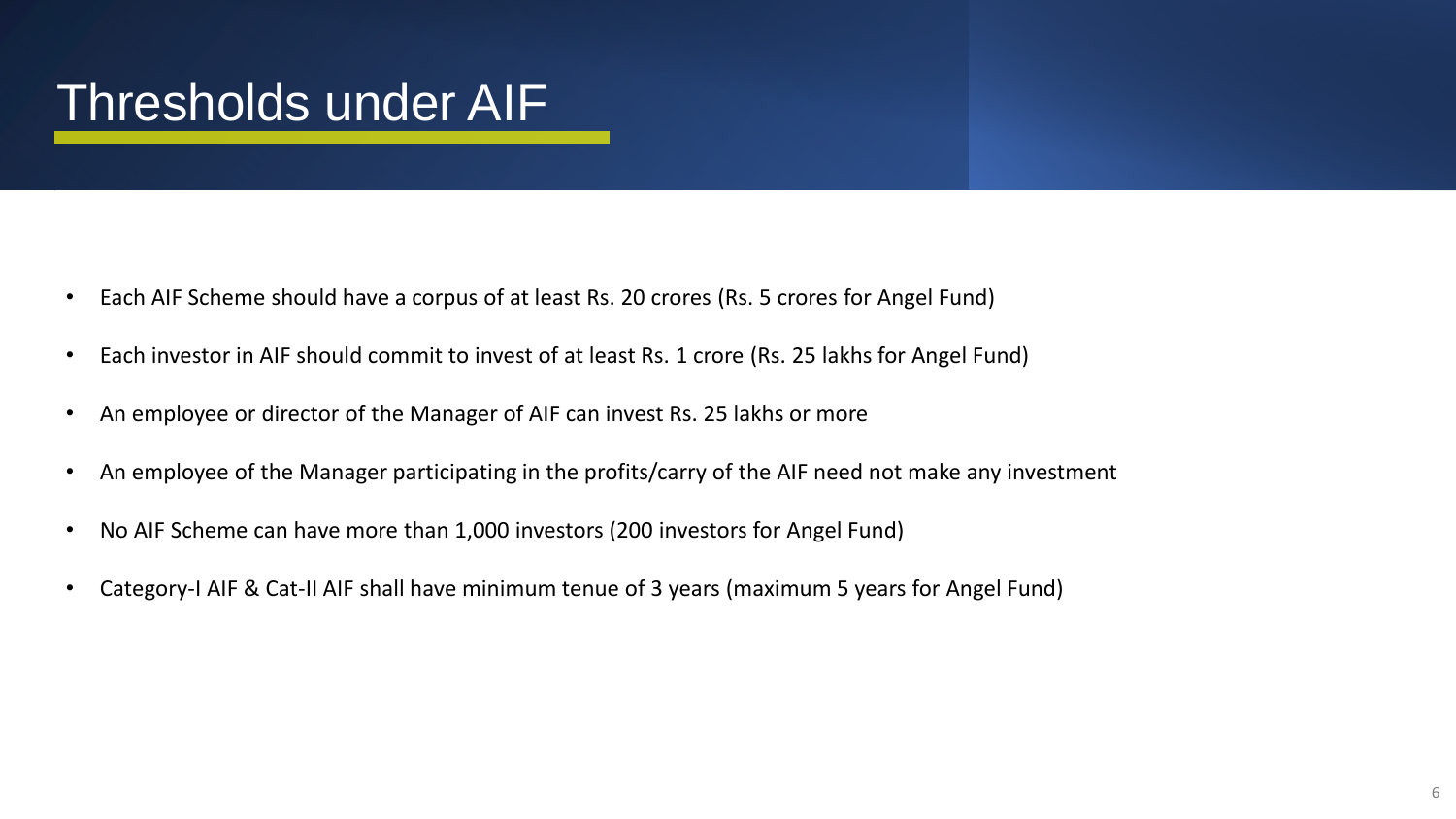### AIF Registration with SEBI

### **Eligibility Criteria for AIF Registration:**

- An entity shall be restricted through its MOA & AOA to invite the public to subscribe to its shares.
- Maximum number of investors shall not at any time exceed 1000.
- Trust Deed/Partnership Deed to be registered under Registration Act 1908.
- A partnership deed is compulsorily furnished in case the applicant is LLP, and such deed shall be duly registered under the LLP Act 2008.
- Investors of AIF shall be either Indian or Non-Resident Indian.
- The minimum corpus for any AIF must be a minimum of 20 crores.

### **Process of registration:**

- Registration required on SEBI online portal and online payment of Rs. 1 lakh application fee
- Uploading of Form A on SEBI portal along with final PPM and copy of executed Trust Deed and requisite declarations/undertakings
- The entire registration process generally takes 3 to 5 months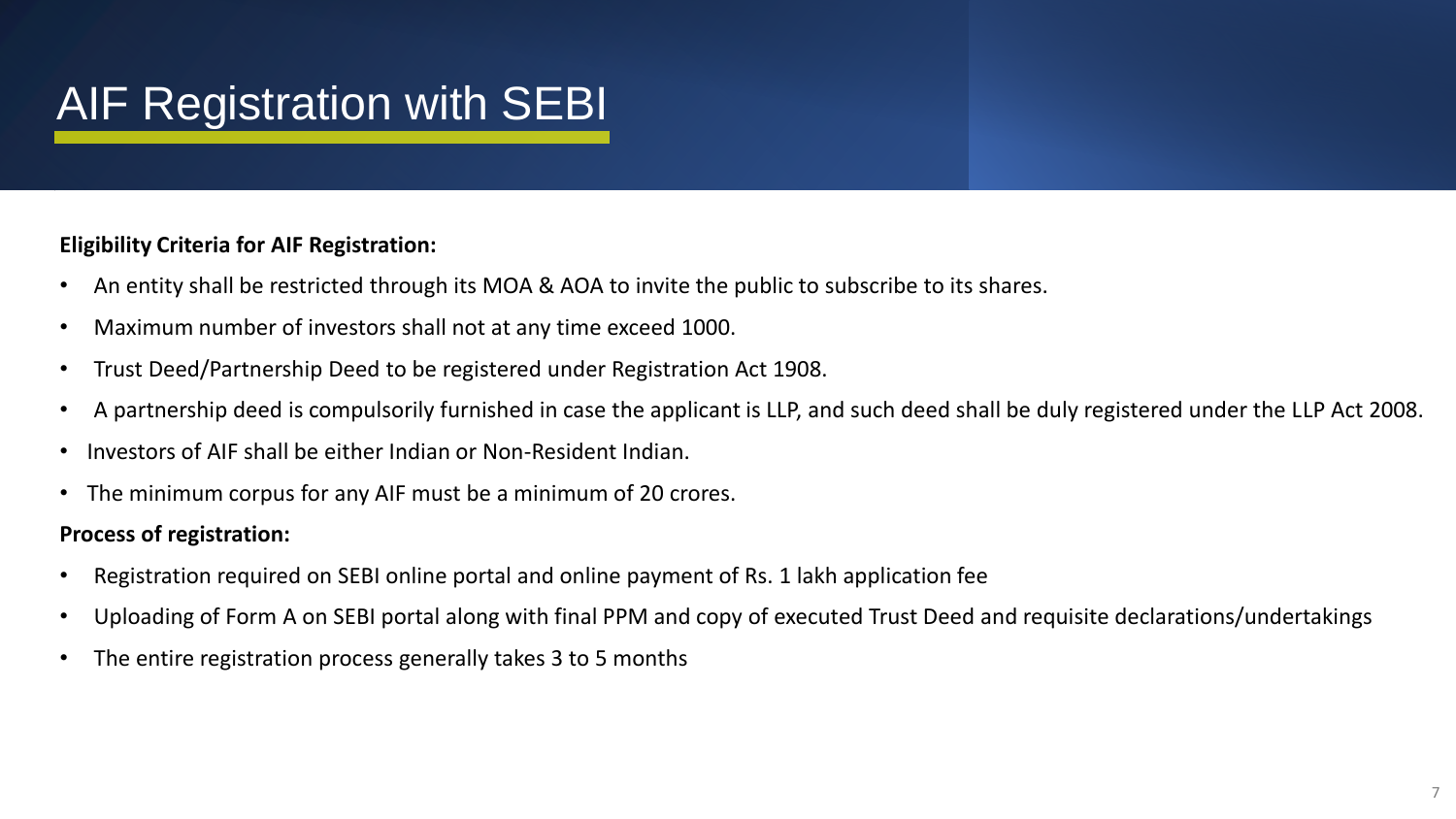## Foreign Investment in AIF

- 100% FDI is permitted under automatic route in all the Categories of AIFs.
- In terms of FEMA20 Regulations, if the Sponsor and Manager (both) are "Owned and Controlled" by Indian resident citizens, then the AIF does not need to follow FDI downstream investment norms.
- The extent of foreign investment in the corpus of the AIF will not be a factor to determine as to whether downstream investment by the AIF is foreign investment or not.\*
- Downstream investment by an AIF that is reckoned as foreign investment shall have to conform to the sectoral caps and conditions / restrictions, if any, as applicable to the company in which the downstream investment is made.
- \*As a special condition, a Category III AIF with any foreign investment shall make portfolio investment in only those securities or *instruments in which a FPI is allowed to invest under the FEMA20 Regulations.*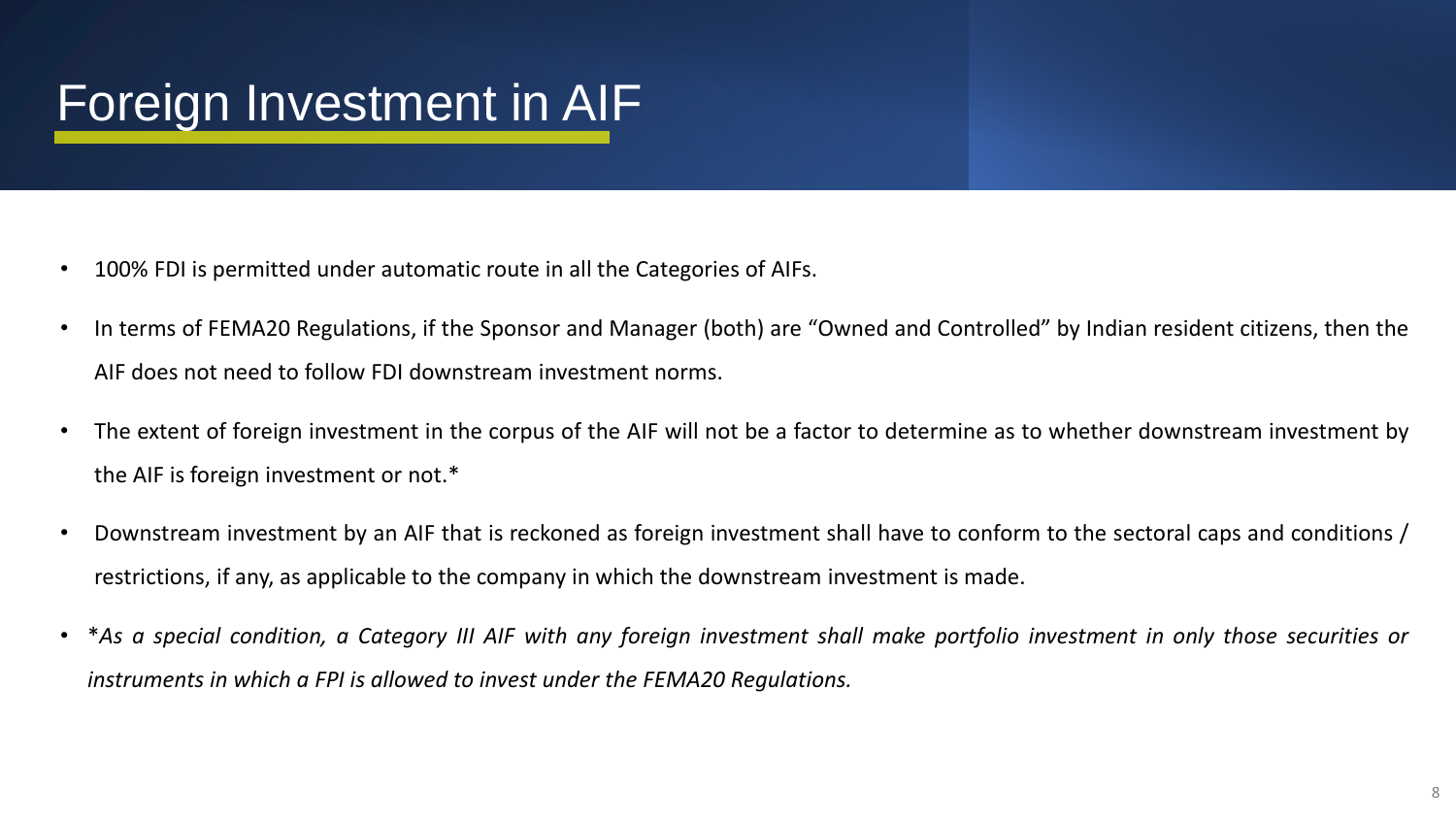## How India Juris can help

| Scope of Work                                                                                                                                                                                                                                                                                                                                                                                                      | Documents required & action to be taken                                                                                                                                                                                                                                                    |  |
|--------------------------------------------------------------------------------------------------------------------------------------------------------------------------------------------------------------------------------------------------------------------------------------------------------------------------------------------------------------------------------------------------------------------|--------------------------------------------------------------------------------------------------------------------------------------------------------------------------------------------------------------------------------------------------------------------------------------------|--|
| Drafting (including trust deed & PPM) and Filing of all<br>1.<br>$\mathbf{1}$ .<br>documents related to proposed fund<br>3.<br>Assistance in formation of fund entities<br>2.<br>4.<br>Providing clarification to SEBI and assistance till grant of<br>3.<br>5.<br>registration<br>6.<br>Advise and guidance of best practices during the process<br>4.<br><b>Financial statements</b><br>End-to-end support<br>8. | Details of applicant name, address etc.<br>Registration certificate of the Company.<br>Partnership deed in case of an LLP<br>Trust deed incase applicant is a trust.<br>Business strategies and investment plan.<br>Draft copy of placement memorandum<br>Past work profile of the sponsor |  |

**Professional fee-** India Juris shall charge most competitive fixed professional fee for the assignment. All out of pocket expenses are charged extra in addition to above fee at actuals.

# **Contacts: New Delhi Mumbai Gurgaon**

newdelhi@indiajuris.com mumbai@indiajuris.com gurgaon@indiajuris.com

Mr. Sameer Rastogi Ms. Mupoor Thanvi / Ms. Pankti Shah Ms.Yashika Bhalla / Mr.Rishabh Saxena